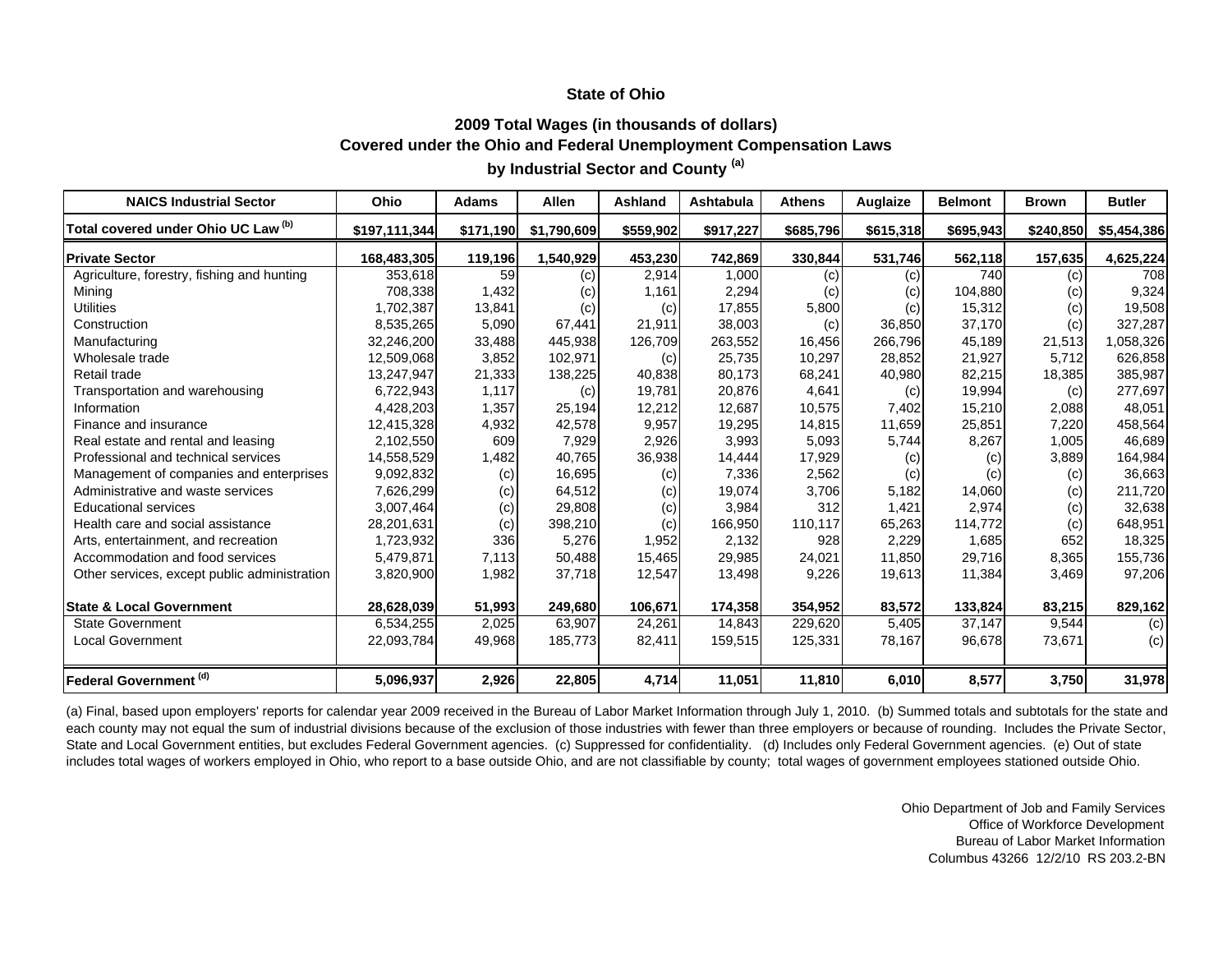### **2009 Total Wages (in thousands of dollars) Covered under the Ohio and Federal Unemployment Compensation Laws**

# **by Industrial Sector and County (a)**

| <b>NAICS Industrial Sector</b>               | Carroll   | Champaign | Clark       | <b>Clermont</b> | <b>Clinton</b> | Columbianal | <b>Coshocton</b> | <b>Crawford</b> | Cuyahoga               | <b>Darke</b> |
|----------------------------------------------|-----------|-----------|-------------|-----------------|----------------|-------------|------------------|-----------------|------------------------|--------------|
| Total covered under Ohio UC Law (b)          | \$150,100 | \$319,707 | \$1,584,067 | \$1,950,143     | \$907,581      | \$853,848   | \$344,929        |                 | \$393,206 \$30,711,816 | \$534,196    |
| <b>Private Sector</b>                        | 119,485   | 250,365   | 1,337,634   | 1,649,406       | 784,561        | 700,023     | 294,500          | 322,280         | 26,816,555             | 459,157      |
| Agriculture, forestry, fishing and hunting   | 506       | (c)       | 13,810      | (c)             | (c)            | 2,481       | 1,803            | (c)             | 5,354                  | (c)          |
| Mining                                       | 3,831     | (c)       | 1,770       | (c)             | (c)            | 9,011       | 10,384           | (c)             | 20,214                 | (c)          |
| <b>Utilities</b>                             | 2,544     | (c)       | (c)         | 42,479          | (c)            | 9,247       | 38,524           | 1,972           | 121,618                | 3,371        |
| Construction                                 | 5,685     | 8,698     | 45,661      | 102,175         | 8,485          | 34,209      | 7,203            | 11,470          | 1,030,698              | 34,738       |
| Manufacturing                                | 41,516    | 124,093   | 289,775     | 234,712         | 150,382        | 194,013     | 108,305          | 114,887         | 3,682,358              | 148,874      |
| Wholesale trade                              | 3,427     | 11,316    | (c)         | 149,375         | (c)            | 37,282      | 4,998            | 19,436          | 2,192,460              | 27,635       |
| Retail trade                                 | 18,558    | 24,511    | 125,931     | 225,876         | 39,183         | 86,553      | 23,601           | 29,398          | 1,529,166              | 40,650       |
| Transportation and warehousing               | 10,034    | (c)       | 105,739     | 78,066          | 406,102        | 34,256      | 8,262            | 5,289           | 840,106                | 35,722       |
| Information                                  | 1,413     | 3,736     | 13,580      | 82,469          | 10,991         | 5,240       | 2,727            | 1,758           | 821,600                | 3,370        |
| Finance and insurance                        | 1,904     | 7,821     | 84,820      | 206,193         | 25,525         | 24,223      | 7,877            | 24,893          | 3,010,519              | 23,229       |
| Real estate and rental and leasing           | 922       | 1,654     | 12,231      | 26,143          | 4,297          | 4,170       | 1,600            | 1,558           | 511,298                | 2,907        |
| Professional and technical services          | (c)       | 6,611     | 44,983      | 94,525          | 8,134          | 15,581      | (c)              | 13,038          | 2,926,252              | 21,669       |
| Management of companies and enterprises      | (c)       | (c)       | 48.727      | 21,044          | 10,723         | 2,468       | (c)              | (c)             | 1,319,123              | (c)          |
| Administrative and waste services            | 1,509     | (c)       | 35,118      | 52,955          | 8,034          | 30,192      | 15,075           | (c)             | 1,179,989              | (c)          |
| <b>Educational services</b>                  | (c)       | (c)       | 30,626      | 11,788          | (c)            | 7,598       | 425              | (c)             | 749,003                | 881          |
| Health care and social assistance            | (c)       | (c)       | 285,769     | 185,868         | (c)            | 153,438     | 42,738           | (c)             | 5.004.985              | 68,501       |
| Arts, entertainment, and recreation          | 819       | 1,575     | 6,784       | 12,162          | 928            | 3,099       | 1,460            | 753             | 553,267                | 2,338        |
| Accommodation and food services              | 4,552     | 9,950     | 56,596      | 79,941          | 14,451         | 24,845      | 7,152            | 11,873          | 730,955                | 10,581       |
| Other services, except public administration | 3,618     | 3,876     | 51,124      | 42,595          | 7,239          | 22,117      | 5,989            | 6,637           | 587,591                | 8,071        |
| <b>State &amp; Local Government</b>          | 30,615    | 69,342    | 246,433     | 300,737         | 123,020        | 153,825     | 50,428           | 70,926          | 3,895,261              | 75,039       |
| <b>State Government</b>                      | 1,529     | 3,005     | 12,356      | 24,319          | 9,277          | 17,716      | 2,265            | 7,814           | 276,989                | 2,136        |
| <b>Local Government</b>                      | 29,086    | 66,337    | 234,077     | 276,419         | 113,743        | 136,110     | 48,163           | 63,112          | 3,618,272              | 72,903       |
| Federal Government <sup>(d)</sup>            | 2,148     | 3,286     | 41,476      | 17,953          | 10,394         | 34,090      | 4,200            | 4,083           | 1,134,295              | 5,070        |

(a) Final, based upon employers' reports for calendar year 2009 received in the Bureau of Labor Market Information through July 1, 2010. (b) Summed totals and subtotals for the state and each county may not equal the sum of industrial divisions because of the exclusion of those industries with fewer than three employers or because of rounding. Includes the Private Sector, State and Local Government entities, but excludes Federal Government agencies. (c) Suppressed for confidentiality. (d) Includes only Federal Government agencies. (e) Out of state includes total wages of workers employed in Ohio, who report to a base outside Ohio, and are not classifiable by county; total wages of government employees stationed outside Ohio.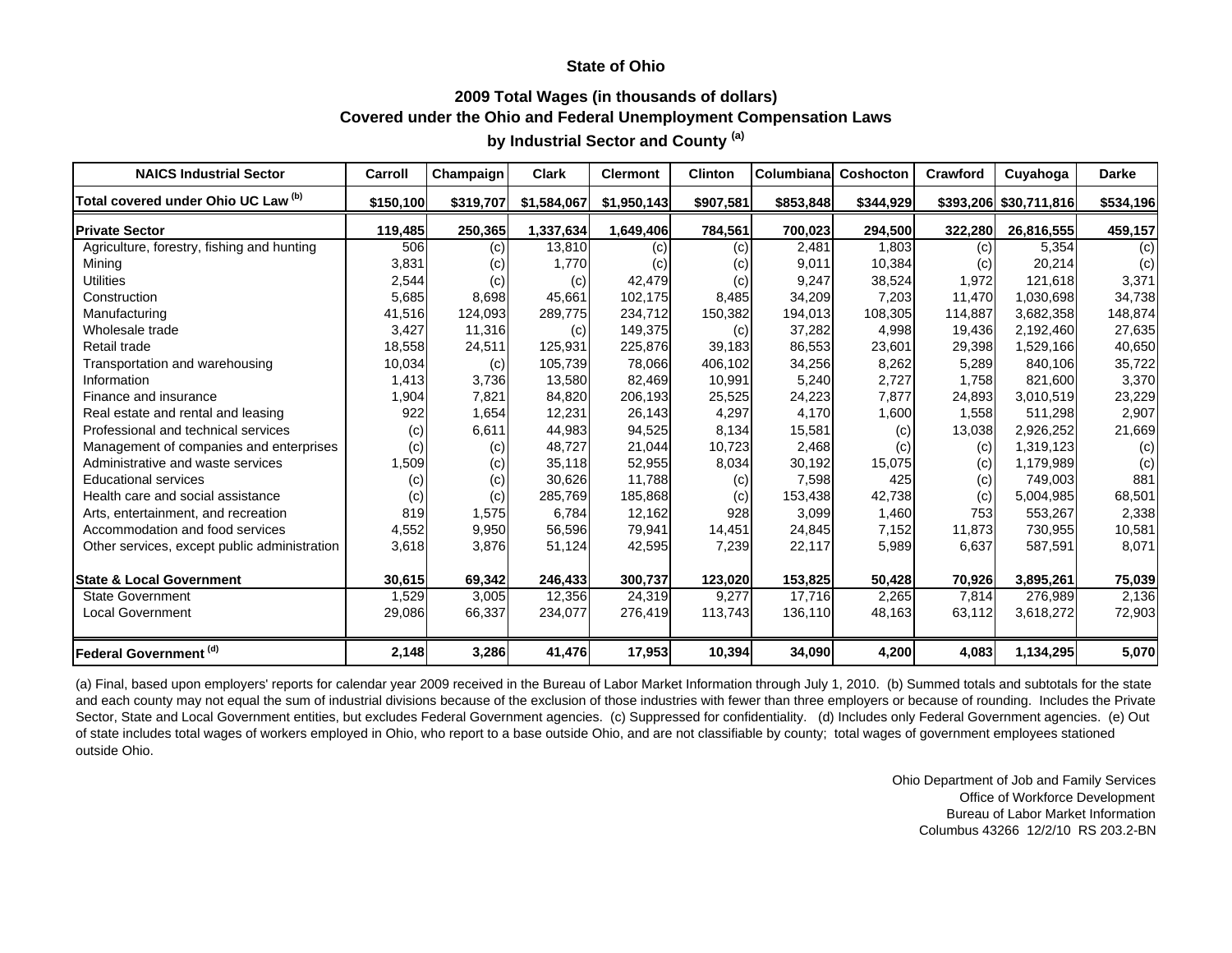### **2009 Total Wages (in thousands of dollars) Covered under the Ohio and Federal Unemployment Compensation Laws**

# **by Industrial Sector and County (a)**

| <b>NAICS Industrial Sector</b>               | <b>Defiance</b> | <b>Delaware</b> | Erie        | <b>Fairfield</b> | <b>Fayette</b> | <b>Franklin</b>        | <b>Fulton</b> | Gallia    | Geauga      | Greene      |
|----------------------------------------------|-----------------|-----------------|-------------|------------------|----------------|------------------------|---------------|-----------|-------------|-------------|
| Total covered under Ohio UC Law (b)          | \$535,362       | \$3,140,501     | \$1,152,820 | \$1,231,474      |                | \$329,332 \$28,698,820 | \$562,098     | \$415,971 | \$1,148,829 | \$2,097,556 |
| <b>Private Sector</b>                        | 463,727         | 2,812,191       | 940,083     | 906,697          | 267,407        | 23,847,161             | 473,693       | 352,181   | 991,828     | 1,679,756   |
| Agriculture, forestry, fishing and hunting   | 1,171           | 6,773           | (c)         | 1,419            | 960            | 10,518                 | 5,434         | (c)       | (c)         | (c)         |
| Mining                                       | (c)             | 3,238           | (c)         | 1,541            | (c)            | 12,460                 | (c)           | (c)       | (c)         | (c)         |
| <b>Utilities</b>                             | 1,534           | 9,056           | (c)         | 11,971           | (c)            | 252,426                | (c)           | 66,980    | (c)         | (c)         |
| Construction                                 | 15,909          | 98,668          | 34,481      | 62,824           | 9,785          | 1,021,348              | 30,044        | 40,590    | 72,399      | 69,707      |
| Manufacturing                                | 197,639         | 293,702         | 260,854     | 202,750          | 80,302         | 1,856,843              | 239,922       | 22,548    | 333,512     | 162,480     |
| Wholesale trade                              | 18,886          | 143,882         | 63,041      | 38,509           | (c)            | 1,564,575              | 31,931        | 4,201     | 89,833      | 62,009      |
| Retail trade                                 | 49,553          | 240,332         | 95,066      | 134,703          | 43,302         | 1,833,905              | 32,940        | 30,258    | 96,540      | 199,300     |
| Transportation and warehousing               | 16,890          | 145,316         | (c)         | 21,857           | 38,113         | 1,555,411              | (c)           | 10,930    | (c)         | (c)         |
| Information                                  | 10,609          | 51,311          | 11,212      | 8,209            | 1,944          | 918,360                | 3,581         | 2,665     | 5.912       | 74,631      |
| Finance and insurance                        | 25,379          | 311,505         | 26,490      | 29,525           | 14,678         | 2,771,383              | 12,081        | 14,977    | 35,399      | 54,027      |
| Real estate and rental and leasing           | 1,541           | 33,131          | 7,028       | 10,852           | 1,997          | 411,364                | 2,907         | 1,427     | 6,443       | 12,938      |
| Professional and technical services          | 8,947           | 904,541         | 30,148      | 37,049           | (c)            | 2,792,984              | (c)           | (c)       | 47,064      | 550,429     |
| Management of companies and enterprises      | 5,733           | 48,422          | 4,538       | 17.119           | (c)            | 1,722,478              | (c)           | (c)       | 17,134      | 14,029      |
| Administrative and waste services            | 8,246           | 80,196          | 20,937      | 80,589           | 5,039          | 1,527,842              | 9,590         | 5,511     | 48.140      | 74,015      |
| <b>Educational services</b>                  | (c)             | 36,042          | 5,374       | 7,132            | (c)            | 433,926                | (c)           | (c)       | 16,986      | 53,523      |
| Health care and social assistance            | (c)             | 197,606         | 190,250     | 145,492          | (c)            | 3,482,062              | (c)           | (c)       | 128,339     | 188,087     |
| Arts, entertainment, and recreation          | 1,097           | 39,468          | 62,246      | 5,558            | 1,370          | 184,917                | 4,131         | 461       | 9,026       | 8,437       |
| Accommodation and food services              | 14,928          | 119,088         | 72,489      | 57,368           | 13,274         | 849,179                | 10,394        | 11,788    | 26,483      | 92,625      |
| Other services, except public administration | 10,334          | 49,915          | 15,852      | 32,228           | 3,498          | 645,180                | 5,994         | 6,830     | 31,262      | 26,277      |
| <b>State &amp; Local Government</b>          | 71,636          | 328,311         | 212,737     | 324,776          | 61,925         | 4,851,660              | 88,406        | 63,790    | 157,001     | 417,800     |
| <b>State Government</b>                      | 5,379           | 42,673          | 46,067      | 33,708           | 2,304          | 2,384,595              | 8,548         | 14,851    | 10,819      | (c)         |
| <b>Local Government</b>                      | 66,256          | 285,637         | 166,670     | 291,069          | 59,621         | 2,467,065              | 79,858        | 48,939    | 146,181     | (c)         |
| Federal Government <sup>(d)</sup>            | 5,450           | 12,904          | 14,272      | 12,803           | 2,634          | 816,827                | 4,590         | 3,970     | 7,550       | 969,563     |

(a) Final, based upon employers' reports for calendar year 2009 received in the Bureau of Labor Market Information through July 1, 2010. (b) Summed totals and subtotals for the state and each county may not equal the sum of industrial divisions because of the exclusion of those industries with fewer than three employers or because of rounding. Includes the Private Sector, State and Local Government entities, but excludes Federal Government agencies. (c) Suppressed for confidentiality. (d) Includes only Federal Government agencies. (e) Out of state includes total wages of workers employed in Ohio, who report to a base outside Ohio, and are not classifiable by county; total wages of government employees stationed outside Ohio.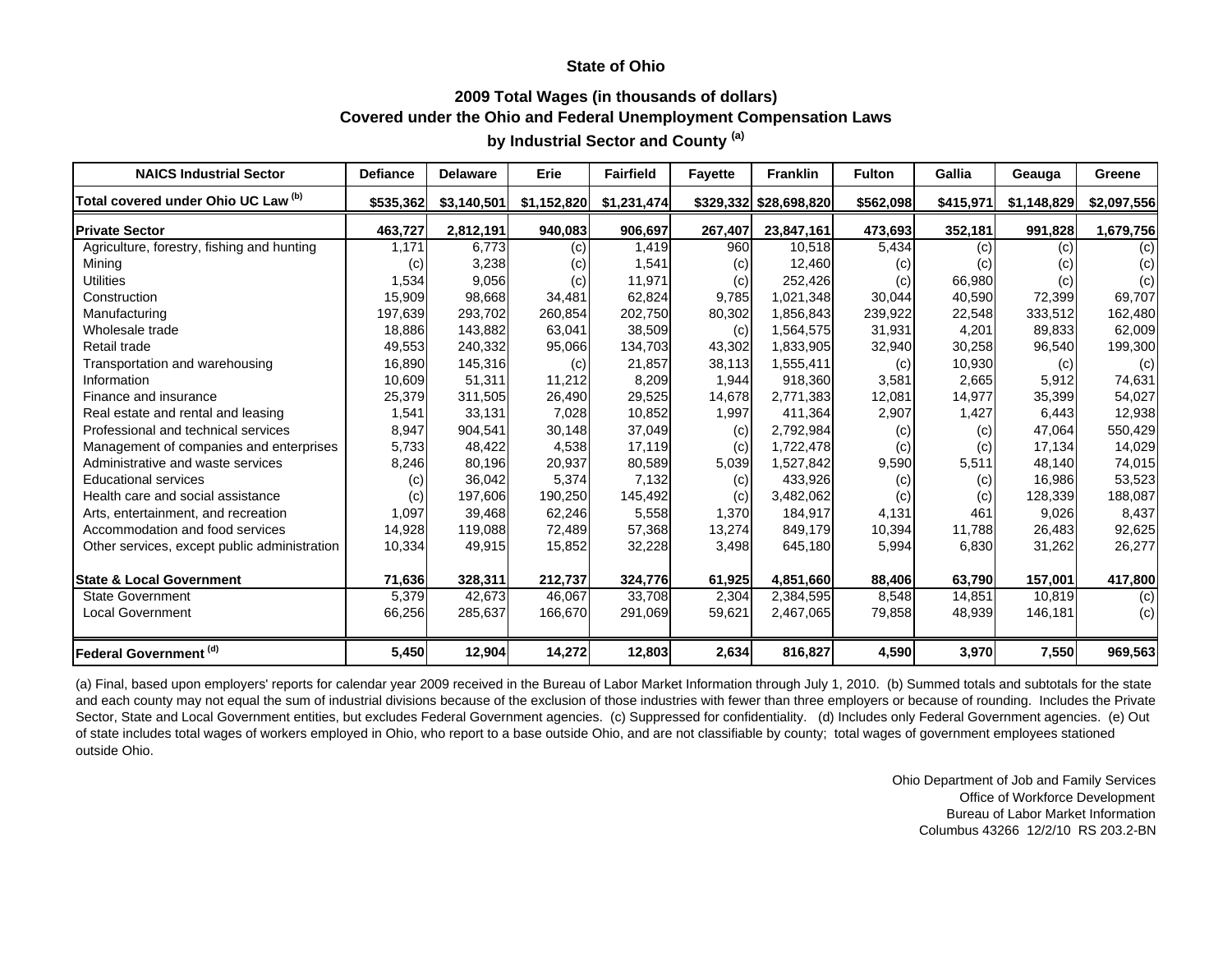### **2009 Total Wages (in thousands of dollars) Covered under the Ohio and Federal Unemployment Compensation Laws**

# **by Industrial Sector and County (a)**

| <b>NAICS Industrial Sector</b>               | Guernsey | <b>Hamilton</b>        | <b>Hancock</b> | <b>Hardin</b> | <b>Harrison</b> | <b>Henry</b> | Highland  | <b>Hocking</b> | <b>Holmes</b> | <b>Huron</b> |
|----------------------------------------------|----------|------------------------|----------------|---------------|-----------------|--------------|-----------|----------------|---------------|--------------|
| Total covered under Ohio UC Law (b)          |          | \$438,410 \$23,585,828 | \$1,506,009    | \$245,632     | \$99,494        | \$358,969    | \$313,031 | \$193,290      | \$468,066     | \$683,325    |
| <b>Private Sector</b>                        | 356,126  | 21,565,293             | 1,376,826      | 199,743       | 78,426          | 288,103      | 223,084   | 121,481        | 412,237       | 593,125      |
| Agriculture, forestry, fishing and hunting   | (c)      | 4,577                  | 1,420          | 4,503         | 457             | (c)          | 575       | 571            | 4.721         | (c)          |
| Mining                                       | (c)      | 12,397                 | (c)            | (c)           | 22,479          | (C)          | 1,756     | 4,819          | 4,503         | (c)          |
| <b>Utilities</b>                             | 3,340    | 92,925                 | 6,943          | 3,484         | 1,128           | (c)          | 3,953     | 198            | (c)           | (c)          |
| Construction                                 | 35,070   | 974,644                | (c)            | 3,434         | 2,113           | 20,716       | 9,095     | 7,875          | 51,626        | 67,850       |
| Manufacturing                                | 106,386  | 3,196,002              | 442,373        | 72,782        | 17,197          | 138,160      | 72,459    | 33,362         | 176,737       | 222,025      |
| Wholesale trade                              | 10,490   | 1,635,193              | 44,648         | 11,152        | 4,797           | (c)          | 6,842     | 3,190          | 18,593        | (c)          |
| Retail trade                                 | 38,405   | 1,140,041              | 115,488        | 18,420        | 5,379           | 23,780       | 33,780    | 17,436         | 38,756        | 40,649       |
| Transportation and warehousing               | 9,993    | 414,875                | 89,213         | 5,620         | 3,188           | 22,647       | 5,868     | 1,412          | (c)           | 41,113       |
| Information                                  | 3,328    | 549,317                | 16,816         | 1,967         | 593             | 4,305        | 9,930     | 1,686          | 2,391         | 8,863        |
| Finance and insurance                        | 9,741    | 1,721,687              | 25,601         | 6,920         | 1,337           | 10,733       | 14,536    | 5,716          | 13,234        | 15,828       |
| Real estate and rental and leasing           | 2,097    | 274,602                | 11,067         | 1,336         | 1,506           | 2,181        | 1,457     | 1,486          | 860           | 2,727        |
| Professional and technical services          | 16,972   | 2,295,780              | 60,264         | 3,542         | 746             | 2,400        | (c)       | 3,053          | (c)           | 13,523       |
| Management of companies and enterprises      | 4,576    | 2,863,671              | 35,131         | (c)           | (c)             | (c)          | (c)       | (c)            | (c)           | 3,035        |
| Administrative and waste services            | 5,986    | 975,454                | 38,984         | 1,024         | (c)             | 2,801        | 3,707     | 3,039          | 23,364        | 5,368        |
| <b>Educational services</b>                  | 804      | 343,858                | 37,939         | (c)           | (c)             | 937          | (c)       | (c)            | (c)           | (c)          |
| Health care and social assistance            | 72,893   | 3,684,673              | 171,098        | (c)           | (c)             | 35,344       | (c)       | (c)            | (c)           | (c)          |
| Arts, entertainment, and recreation          | 795      | 370,202                | 3,338          | 569           | 547             | 364          | 682       | 964            | 757           | 1,655        |
| Accommodation and food services              | 18,033   | 555,453                | 41,097         | 11,479        | 1,927           | 5,020        | 8,849     | 11,659         | 14,863        | 16,094       |
| Other services, except public administration | 7,732    | 459,941                | 24,624         | 3,211         | 992             | 5,523        | 3,892     | 4,253          | 4,567         | 11,248       |
| <b>State &amp; Local Government</b>          | 82,284   | 2,020,535              | 129,183        | 45,889        | 21,067          | 70,866       | 89,947    | 71,810         | 55,830        | 90,199       |
| <b>State Government</b>                      | 23,963   | 396,987                | 10,950         | 1,671         | 1,537           | 2,178        | 4,843     | 19,504         | 1,690         | 3,914        |
| <b>Local Government</b>                      | 58,321   | 1,623,548              | 118,233        | 44,218        | 19,531          | 68,689       | 85,104    | 52,306         | 54,140        | 86,285       |
| Federal Government (d)                       | 5,247    | 612,067                | 9,127          | 3,352         | 2,644           | 3,171        | 5,036     | 2,122          | 3,078         | 6,314        |

(a) Final, based upon employers' reports for calendar year 2009 received in the Bureau of Labor Market Information through July 1, 2010. (b) Summed totals and subtotals for the state and each county may not equal the sum of industrial divisions because of the exclusion of those industries with fewer than three employers or because of rounding. Includes the Private Sector, State and Local Government entities, but excludes Federal Government agencies. (c) Suppressed for confidentiality. (d) Includes only Federal Government agencies. (e) Out of state includes total wages of workers employed in Ohio, who report to a base outside Ohio, and are not classifiable by county; total wages of government employees stationed outside Ohio.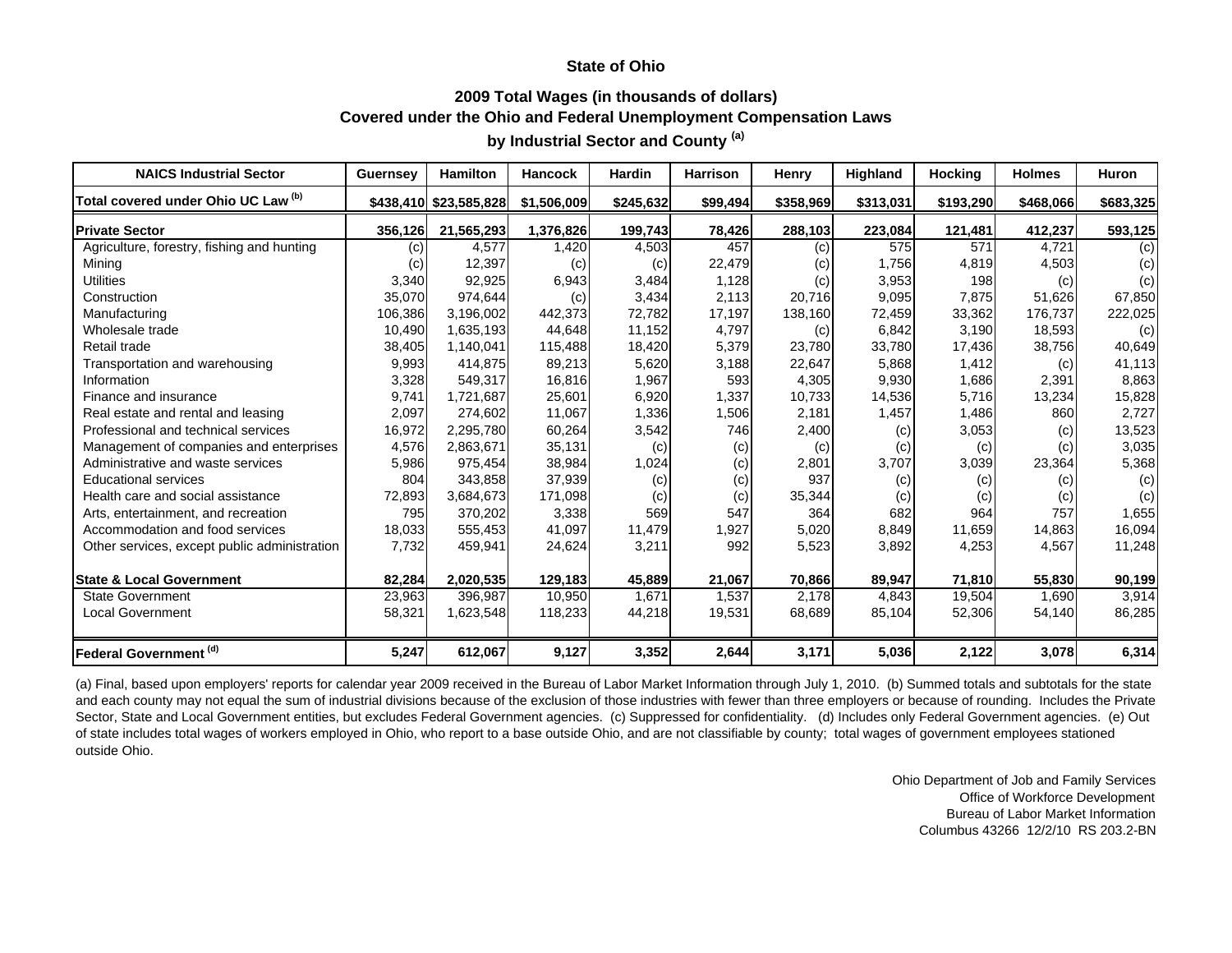### **2009 Total Wages (in thousands of dollars) Covered under the Ohio and Federal Unemployment Compensation Laws**

## **by Industrial Sector and County (a)**

| <b>NAICS Industrial Sector</b>               | <b>Jackson</b> | <b>Jefferson</b> | Knox      | Lake        | Lawrence  | Licking     | Logan     | Lorain      | Lucas       | <b>Madison</b> |
|----------------------------------------------|----------------|------------------|-----------|-------------|-----------|-------------|-----------|-------------|-------------|----------------|
| Total covered under Ohio UC Law (b)          | \$315,583      | \$834,538        | \$657,457 | \$3,498,918 | \$341,091 | \$1,792,135 | \$693,372 | \$3,264,971 | \$7,812,603 | \$462,322      |
| <b>Private Sector</b>                        | 258,136        | 724,534          | 561,016   | 3,010,857   | 244,726   | 1,477,087   | 612,043   | 2,664,402   | 6,552,900   | 332,310        |
| Agriculture, forestry, fishing and hunting   | 1,719          | (c)              | 1,241     | 20,983      | (c)       | 9,226       | 2,562     | 24,349      | 8,599       | 3,612          |
| Mining                                       | 9,180          | (c)              | 3,790     | 17,626      | (c)       | 5,000       | 1,911     | 285         | 9,163       | (c)            |
| <b>Utilities</b>                             | (c)            | 88,846           | 3,058     | 154,168     | 5,624     | 13,555      | 1,638     | 27,369      | 51,648      | (c)            |
| Construction                                 | 14,382         | 107,390          | 35,218    | 143,430     | 29,556    | 127,205     | 19,375    | 151,468     | 434,516     | 13,461         |
| Manufacturing                                | 101,042        | 93,678           | 232,444   | 1,000,949   | 23,134    | 280,895     | 320,581   | 836,351     | 1,108,349   | 108,234        |
| Wholesale trade                              | 5,810          | 24,183           | 14,855    | 222,663     | 6,532     | 65,204      | 18,636    | 126,041     | 331,061     | (c)            |
| Retail trade                                 | 30,715         | 61,751           | 48,469    | 318,373     | 45,914    | 166,495     | 36,432    | 285,849     | 571,954     | 41,048         |
| Transportation and warehousing               | (c)            | 41,766           | 4,576     | 24,065      | 24,039    | 81,786      | 50,517    | 57,919      | 246,713     | 37,778         |
| Information                                  | 2,614          | 19,026           | 11,395    | 28,700      | 3,658     | 20,490      | 3,742     | 31,078      | 123,946     | 2,178          |
| Finance and insurance                        | 9,782          | 12,508           | 13,716    | 85,564      | 8,625     | 119,454     | 10,080    | 77,985      | 332,599     | 5,845          |
| Real estate and rental and leasing           | 1,410          | 7,130            | 3,171     | 24,033      | 1,341     | 16,999      | 4,624     | 24,946      | 69,489      | 1,852          |
| Professional and technical services          | 2,569          | 15,679           | 10,226    | 152,317     | 7,112     | 91,949      | (c)       | 114,737     | 458,360     | 31,482         |
| Management of companies and enterprises      | 2,411          | 3,351            | 3.706     | 82,413      | 4,029     | 51,617      | (c)       | 64,940      | 308,034     | 974            |
| Administrative and waste services            | 11,606         | 22,601           | 9,247     | 112,076     | 10,467    | 54,533      | 26,147    | 125,356     | 286,463     | 13,740         |
| <b>Educational services</b>                  | 132            | (c)              | 51,794    | 40,356      | 716       | 46,102      | 355       | 90,747      | 111,865     | 1,131          |
| Health care and social assistance            | 44,254         | (c)              | 84.744    | 383,130     | 52,385    | 223,841     | 63,561    | 455,232     | 1,660,702   | 36,828         |
| Arts, entertainment, and recreation          | 362            | 3,675            | 2,214     | 17,541      | 508       | 11,593      | 2,803     | 15,202      | 52,142      | 569            |
| Accommodation and food services              | 10,031         | 18,846           | 17,111    | 107,113     | 13,478    | 60,932      | 12,045    | 92,777      | 224,343     | 10,503         |
| Other services, except public administration | 4,433          | 12,292           | 10,039    | 75,355      | 6,927     | 30,211      | 12,915    | 61,773      | 162,956     | 2,503          |
| <b>State &amp; Local Government</b>          | 57,447         | 110,005          | 96,441    | 488,061     | 96,365    | 315,048     | 81,329    | 600,570     | 1,259,703   | 130,012        |
| <b>State Government</b>                      | 9,799          | 4,589            | 13,490    | 6,422       | 10,086    | 51,354      | 3,819     | 59,294      | 414,102     | 63,185         |
| <b>Local Government</b>                      | 47,648         | 105,416          | 82,951    | 481,639     | 86,279    | 263,694     | 77,510    | 541,276     | 845,601     | 66,827         |
| Federal Government (d)                       | 3,437          | 11,511           | 5,094     | 25,659      | 6,275     | 29,450      | 7,623     | 111,999     | 114,618     | 4,027          |

(a) Final, based upon employers' reports for calendar year 2009 received in the Bureau of Labor Market Information through July 1, 2010. (b) Summed totals and subtotals for the state and each county may not equal the sum of industrial divisions because of the exclusion of those industries with fewer than three employers or because of rounding. Includes the Private Sector, State and Local Government entities, but excludes Federal Government agencies. (c) Suppressed for confidentiality. (d) Includes only Federal Government agencies. (e) Out of state includes total wages of workers employed in Ohio, who report to a base outside Ohio, and are not classifiable by county; total wages of government employees stationed outside Ohio.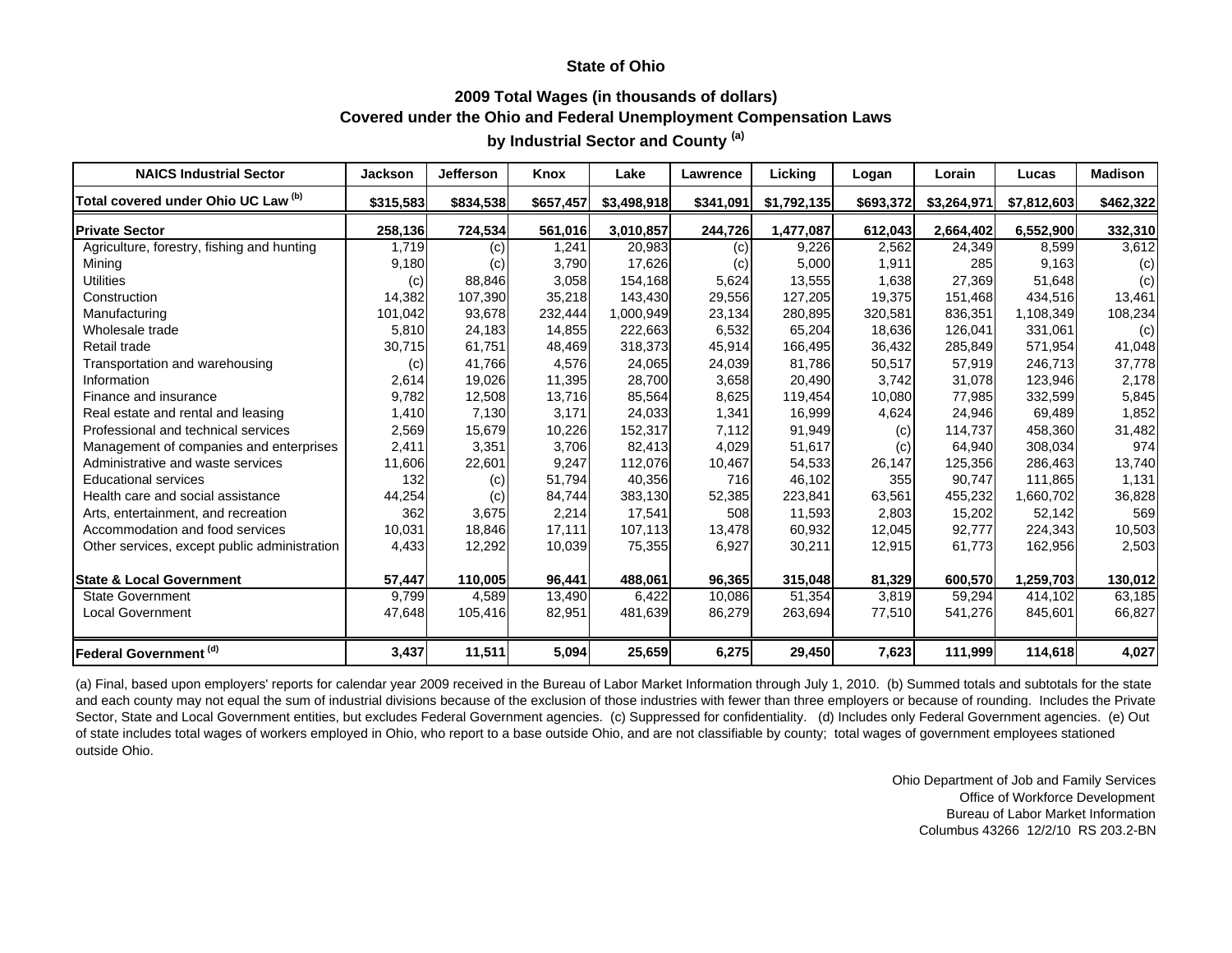### **2009 Total Wages (in thousands of dollars) Covered under the Ohio and Federal Unemployment Compensation Laws**

# **by Industrial Sector and County (a)**

| <b>NAICS Industrial Sector</b>               | <b>Mahoning</b> | <b>Marion</b> | <b>Medina</b> | <b>Meigs</b> | <b>Mercer</b> | Miami       | <b>Monroe</b> | Montgomery  | Morgan   | <b>Morrow</b> |
|----------------------------------------------|-----------------|---------------|---------------|--------------|---------------|-------------|---------------|-------------|----------|---------------|
| Total covered under Ohio UC Law (b)          | \$3,117,588     | \$877,162     | \$1,959,603   | \$91,076     | \$519,989     | \$1,284,864 | \$119,117     | \$9,650,780 | \$67,060 | \$149,429     |
| <b>Private Sector</b>                        | 2,585,860       | 652,977       | 1,680,449     | 60,025       | 429,780       | 1,089,302   | 97,005        | 8,384,116   | 46,953   | 95,494        |
| Agriculture, forestry, fishing and hunting   | 4,051           | (c)           | 3,438         | 797          | (c)           | 2,699       | (c)           | (c)         | (c)      | 272           |
| Mining                                       | 13,759          | (c)           | 1,957         | 7,224        | (c)           | 1,586       | 1,243         | (c)         | (c)      | 1,257         |
| <b>Utilities</b>                             | 27,615          | 7,402         | (c)           | (c)          | (c)           | (c)         | 2,165         | 74,418      | (c)      | (c)           |
| Construction                                 | 194,400         | 19,088        | 131,584       | 9,751        | 34,102        | 57,638      | 4,622         | 358,060     | 2,524    | 5,818         |
| Manufacturing                                | 339,732         | 270,978       | 371,496       | 2,690        | 176,683       | 397,883     | (c)           | 1,251,595   | 18,056   | 37,131        |
| Wholesale trade                              | 209,140         | 30,454        | (c)           | 1,762        | (c)           | 85,974      | 3,567         | 434,095     | 3,214    | 3,033         |
| Retail trade                                 | 291,609         | 59,988        | 183,081       | 9,247        | 43,947        | 108,137     | 5,688         | 561,723     | 5,294    | 14,927        |
| Transportation and warehousing               | 111,162         | 18,651        | 106,564       | (c)          | 33,444        | (c)         | 7,217         | 270,738     | (c)      | (c)           |
| Information                                  | 74.740          | 36,815        | 16,556        | (c)          | 5,041         | 7,839       | 758           | 549,441     | 1,311    | 1,510         |
| Finance and insurance                        | 125,708         | 20,126        | 48,949        | 3,743        | 22,952        | 35,420      | (c)           | 516,104     | 2,431    | 2,572         |
| Real estate and rental and leasing           | 28,760          | 5,717         | 15,592        | 158          | 2,300         | 9,333       | (c)           | 112,371     | 73       | 635           |
| Professional and technical services          | 138,548         | 11,360        | 85,891        | (c)          | 10,932        | (c)         | 992           | 739,467     | 553      | (c)           |
| Management of companies and enterprises      | 43,277          | 6,952         | 170,314       | (c)          | 1,339         | (c)         | (c)           | 411,468     | (c)      | (c)           |
| Administrative and waste services            | 175,469         | 14,212        | 94,864        | 2,107        | 5,256         | 31,260      | 1,155         | 340,184     | 649      | 1,708         |
| <b>Educational services</b>                  | 32,045          | 1,762         | 6,910         | (c)          | 707           | 3,637       | (c)           | 260,544     | (c)      | (c)           |
| Health care and social assistance            | 592,334         | 110,976       | 209,762       | (c)          | 30,005        | 155,006     | (c)           | 1,982,332   | (c)      | (c)           |
| Arts, entertainment, and recreation          | 9,464           | 2,550         | 13,267        | (c)          | 1,521         | 3,656       | 58            | 46,007      | (c)      | 842           |
| Accommodation and food services              | 107,713         | 20,429        | 59,338        | (c)          | 11,263        | 42,774      | 744I          | 279,488     | (c)      | 3,464         |
| Other services, except public administration | 66,335          | 11,959        | 36,730        | (c)          | 10,028        | 21,351      | 1,980         | 188,376     | 593      | 2,521         |
| <b>State &amp; Local Government</b>          | 531,728         | 224,185       | 279,153       | 31,051       | 90,209        | 195,562     | 22,111        | 1,266,664   | 20,108   | 53,935        |
| <b>State Government</b>                      | 159,304         | 61,280        | 6.181         | 1,762        | 5,531         | 8,053       | 1,545         | 93,188      | 2,439    | 3,971         |
| Local Government                             | 372,424         | 162,905       | 272,972       | 29,289       | 84,678        | 187,509     | 20,567        | 1,173,475   | 17,668   | 49,963        |
| Federal Government (d)                       | 77,113          | 6,630         | 19,865        | 3,577        | 4,450         | 10,573      | 2,361         | 279,745     | 1,909    | 2,570         |

(a) Final, based upon employers' reports for calendar year 2009 received in the Bureau of Labor Market Information through July 1, 2010. (b) Summed totals and subtotals for the state and each county may not equal the sum of industrial divisions because of the exclusion of those industries with fewer than three employers or because of rounding. Includes the Private Sector, State and Local Government entities, but excludes Federal Government agencies. (c) Suppressed for confidentiality. (d) Includes only Federal Government agencies. (e) Out of state includes total wages of workers employed in Ohio, who report to a base outside Ohio, and are not classifiable by county; total wages of government employees stationed outside Ohio.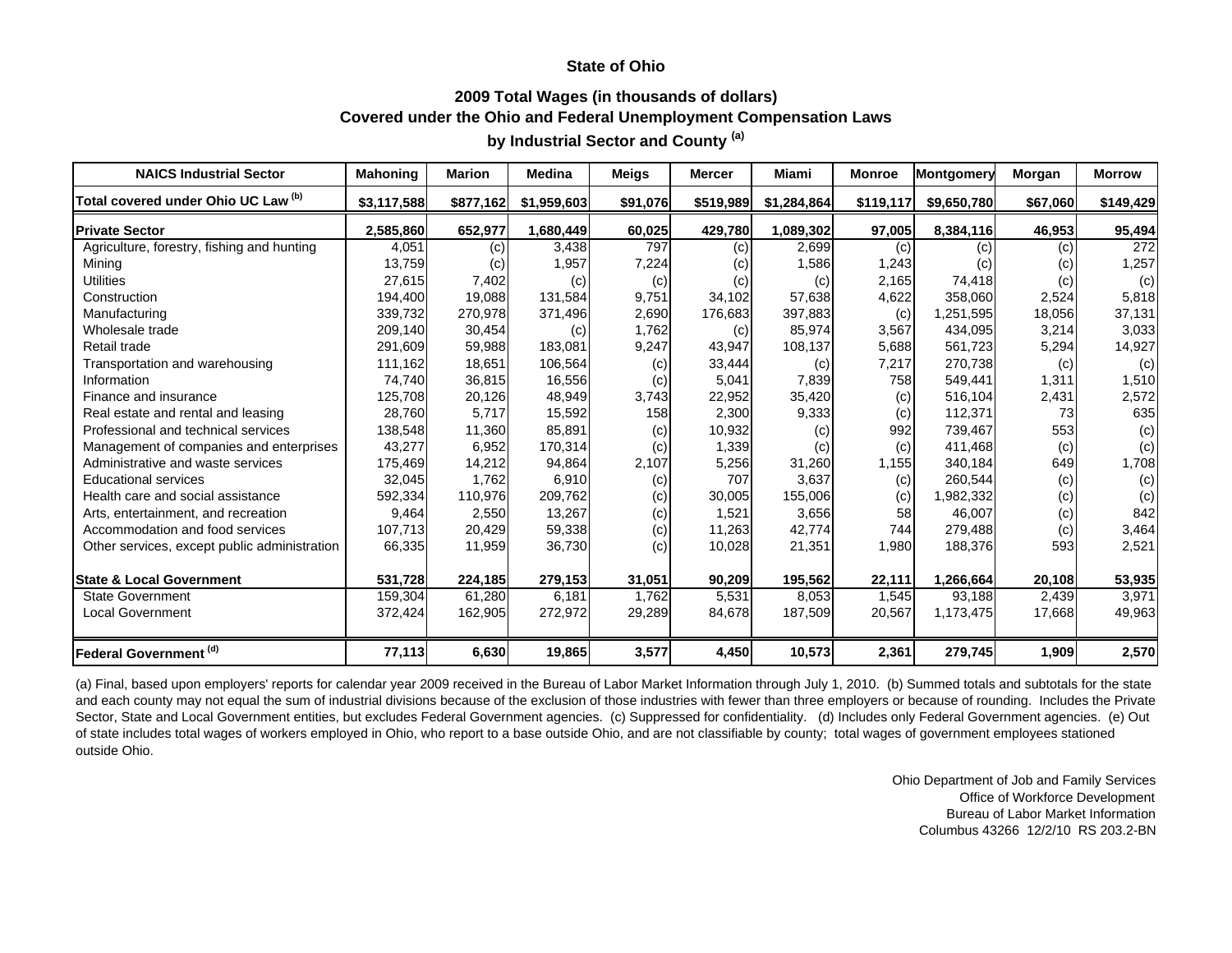### **2009 Total Wages (in thousands of dollars) Covered under the Ohio and Federal Unemployment Compensation Laws**

# **by Industrial Sector and County (a)**

| <b>NAICS Industrial Sector</b>               | <b>Muskingum</b> | <b>Noble</b> | <b>Ottawa</b> | Paulding  | Perry     | Pickaway  | Pike      | Portage     | <b>Preble</b> | <b>Putnam</b> |
|----------------------------------------------|------------------|--------------|---------------|-----------|-----------|-----------|-----------|-------------|---------------|---------------|
| Total covered under Ohio UC Law (b)          | \$1,033,663      | \$87,667     | \$463,560     | \$135,907 | \$181,221 | \$501,292 | \$367,805 | \$1,793,268 | \$312,703     | \$318,612     |
| <b>Private Sector</b>                        | 860,547          | 53,293       | 382,037       | 100,431   | 126,145   | 327,998   | 308,691   | 1,249,878   | 253,437       | 264,681       |
| Agriculture, forestry, fishing and hunting   | 441              | (c)          | (c)           | (c)       | 422       | (c)       | (c)       | 4,018       | 2,135         | (c)           |
| Mining                                       | 17,584           | (c)          | (c)           | (c)       | 9,276     | (C)       | (c)       | 20,467      | 1,014         | (c)           |
| <b>Utilities</b>                             | 15,456           | 429          | (c)           | (c)       | 2,515     | 4,973     | (c)       | (c)         | (c)           | (c)           |
| Construction                                 | 29,397           | 2,709        | 15,016        | 6,321     | 31,266    | 21,945    | 38,902    | 70,417      | 11,374        | 29,750        |
| Manufacturing                                | 163,238          | 15,609       | 99,053        | 39,971    | 26,010    | 120,492   | 138,836   | 441,211     | 134,839       | 116,080       |
| Wholesale trade                              | 46,001           | 2,963        | 9,747         | 5,818     | 2,868     | 24,022    | (c)       | 136,092     | 13,421        | (c)           |
| Retail trade                                 | 104,849          | 5,361        | 34,815        | 8,397     | 11,506    | 34,288    | 19,962    | 126,089     | 25,602        | 22,417        |
| Transportation and warehousing               | 36,385           | 2,050        | (c)           | (c)       | 1,299     | 6,362     | (c)       | (c)         | (c)           | 10,574        |
| Information                                  | 17,494           | (c)          | 3,229         | 514       | 1,380     | 2,353     | 1,301     | 13,131      | 773           | 2,593         |
| Finance and insurance                        | 34,010           | (c)          | 12,162        | 3,443     | 5,261     | 9,996     | 6,292     | 28,808      | 7,701         | 12,551        |
| Real estate and rental and leasing           | 7,427            | (c)          | 4,600         | 481       | 279       | 2,321     | 696       | 16,491      | 1,426         | 668           |
| Professional and technical services          | 26,584           | 1,305        | (c)           | 1,955     | 3,567     | (c)       | (c)       | 52,240      | 4,348         | 11,045        |
| Management of companies and enterprises      | 3,445            | (c)          | (c)           | (c)       | (c)       | (c)       | (c)       | 36,834      | (c)           | (c)           |
| Administrative and waste services            | 19,225           | (c)          | 4,472         | 1,516     | (c)       | 12,611    | 28,579    | 31,567      | (c)           | 5,137         |
| <b>Educational services</b>                  | 19,830           | (c)          | 851           | (c)       | (c)       | 137       | 503       | 19,891      | (c)           | 1,858         |
| Health care and social assistance            | 248,487          | 8,836        | 46,731        | (c)       | (c)       | 54,665    | 33,793    | 111,514     | (c)           | 24,814        |
| Arts, entertainment, and recreation          | 5,377            | (c)          | 13,273        | 249       | 349       | 2,793     | 231       | 12,288      | 566           | 1,439         |
| Accommodation and food services              | 38,580           | (c)          | 22,701        | 1,727     | 3,816     | 12,177    | 6,878     | 56,432      | 9,110         | 5,976         |
| Other services, except public administration | 26,737           | (c)          | 7,437         | 2,008     | 2,853     | 4,766     | 3,450     | 32,689      | 4,776         | 5,847         |
| <b>State &amp; Local Government</b>          | 173,116          | 34,374       | 81,522        | 35,476    | 55,076    | 173,294   | 59,114    | 543,390     | 59,266        | 53,931        |
| <b>State Government</b>                      | 14,157           | 19,847       | 9,674         | 1,506     | 1,971     | 73,495    | 4,050     | 229,515     | 3,465         | 2,869         |
| <b>Local Government</b>                      | 158,959          | 14,527       | 71,848        | 33,970    | 53,105    | 99,798    | 55,064    | 313,875     | 55,801        | 51,062        |
| Federal Government (d)                       | 13,957           | 981          | 9,518         | 2,080     | 2,594     | 4,454     | 4,123     | 14,875      | 3,675         | 3,184         |

(a) Final, based upon employers' reports for calendar year 2009 received in the Bureau of Labor Market Information through July 1, 2010. (b) Summed totals and subtotals for the state and each county may not equal the sum of industrial divisions because of the exclusion of those industries with fewer than three employers or because of rounding. Includes the Private Sector, State and Local Government entities, but excludes Federal Government agencies. (c) Suppressed for confidentiality. (d) Includes only Federal Government agencies. (e) Out of state includes total wages of workers employed in Ohio, who report to a base outside Ohio, and are not classifiable by county; total wages of government employees stationed outside Ohio.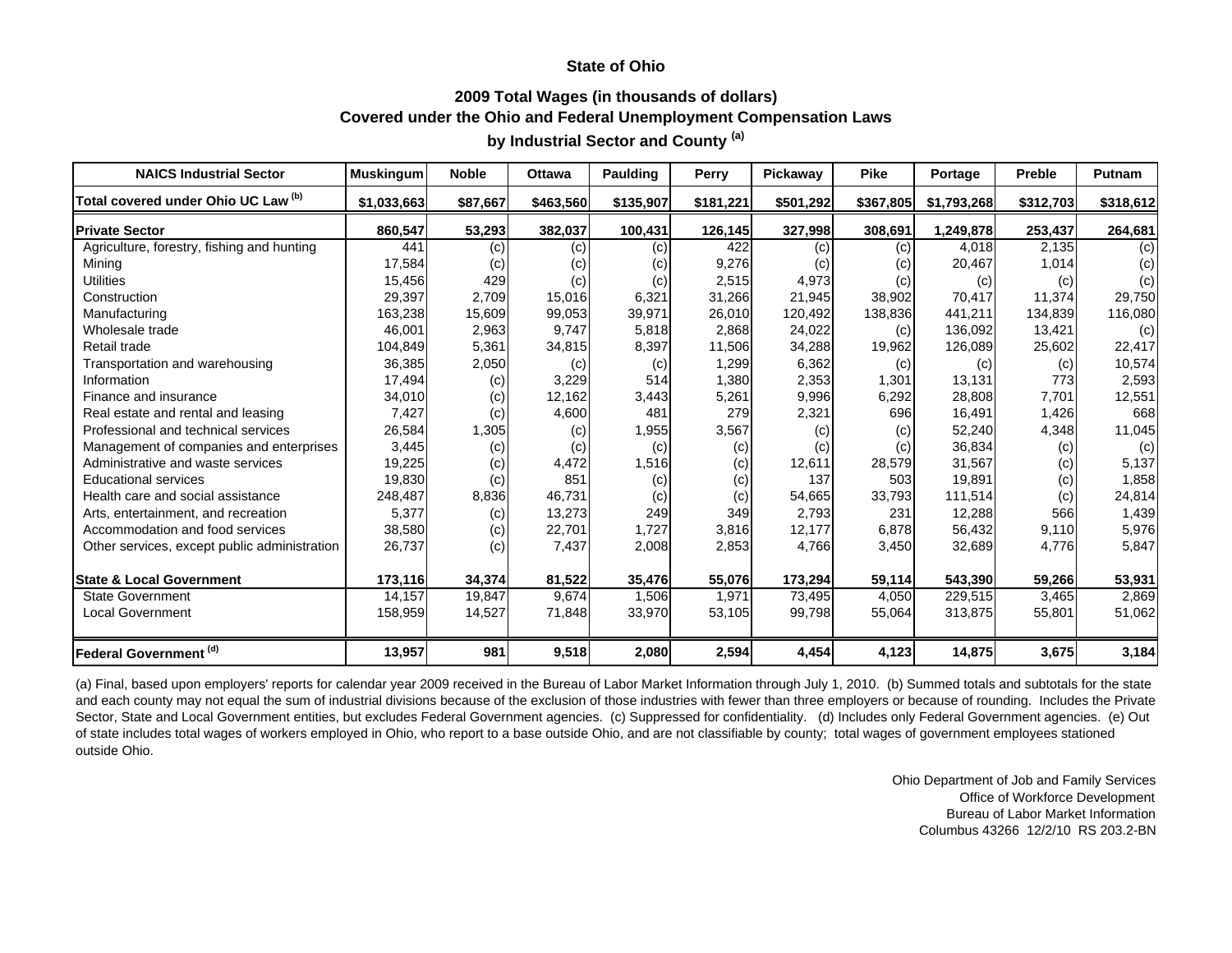### **2009 Total Wages (in thousands of dollars) Covered under the Ohio and Federal Unemployment Compensation Laws**

# **by Industrial Sector and County (a)**

| <b>NAICS Industrial Sector</b>               | <b>Richland</b> | <b>Ross</b> | Sandusky  | <b>Scioto</b> | <b>Seneca</b> | <b>Shelby</b> | <b>Stark</b> | <b>Summit</b>            | <b>Trumbull</b> | <b>Tuscarawas</b> |
|----------------------------------------------|-----------------|-------------|-----------|---------------|---------------|---------------|--------------|--------------------------|-----------------|-------------------|
| Total covered under Ohio UC Law (b)          | \$1,675,598     | \$860,727   | \$797,174 | \$735,452     | \$598,841     | \$1,027,217   |              | \$5,198,500 \$10,409,587 | \$2,358,920     | \$978,226         |
| <b>Private Sector</b>                        | 1,372,980       | 665,556     | 685,686   | 527,378       | 495,706       | 925,500       | 4,499,080    | 9,129,103                | 1,987,152       | 817,587           |
| Agriculture, forestry, fishing and hunting   | 2,189           | 1,252       | 4,857     | 806           | 3,062         | (c)           | 7,117        | 3,888                    | 1,724           | 2,704             |
| Mining                                       | 782             | 689         | 1,234     | 709           | 4,496         | (c)           | 14,359       | 6,569                    | 1,564           | 26,356            |
| <b>Utilities</b>                             | (c)             | 12,342      | 4,644     | 7,949         | 7,376         | (c)           | 36,026       | 111,705                  | 12,647          | 3,950             |
| Construction                                 | 66,953          | 22,109      | 31,148    | 29,451        | 38,678        | 55,191        | 255,157      | 420,826                  | 86,637          | 45,682            |
| Manufacturing                                | 443,236         | 180,723     | 334,871   | 70,215        | 165,140       | 551,424       | 1,182,403    | 1,502,615                | 647,996         | 256,137           |
| Wholesale trade                              | 70,783          | 21,267      | 21,230    | 8,935         | 22,865        | 62,596        | 277,538      | 716,573                  | 82,981          | 44,030            |
| Retail trade                                 | 151,018         | 81,947      | 61,893    | 65,782        | 47,039        | 44,024        | 428,194      | 717,325                  | 221,245         | 91,486            |
| Transportation and warehousing               | (c)             | 16,424      | 14,766    | 14,057        | 19,331        | (c)           | 92,250       | 324,123                  | 81,928          | 28,504            |
| Information                                  | 46,648          | 17,502      | 4,801     | 7,986         | 6,300         | 9,519         | 72,029       | 199,499                  | 26,464          | 11,211            |
| Finance and insurance                        | 45,413          | 18,149      | 17,103    | 19,015        | 20,661        | 14,096        | 253,133      | 483,675                  | 57,241          | 26,697            |
| Real estate and rental and leasing           | 9,662           | 3,254       | 9,372     | 5,665         | 1,549         | 4,053         | 37,451       | 84,224                   | 29,144          | 6,762             |
| Professional and technical services          | 38,755          | 12,582      | 11,532    | 25,581        | 10,822        | 19,166        | 177,832      | 716,746                  | 53,192          | 32,206            |
| Management of companies and enterprises      | 7,611           | 12,071      | 12,504    | 2,127         | 13,731        | (c)           | 83,540       | 1,121,892                | 40,657          | 5,337             |
| Administrative and waste services            | 66,337          | 20,121      | 16,753    | 7,332         | 11,213        | 20,681        | 179,111      | 466,029                  | 88,365          | 30,352            |
| <b>Educational services</b>                  | 8,506           | 3,135       | (c)       | 4,784         | 28,440        | (c)           | 84,301       | 101,478                  | 11,841          | 3,155             |
| Health care and social assistance            | 277,087         | 199,477     | (c)       | 216,176       | 68,393        | (c)           | 1,004,760    | 1,640,994                | 424,386         | 140,220           |
| Arts, entertainment, and recreation          | 6,345           | 2,803       | 3,924     | 1,185         | 1,776         | 982           | 25,342       | 56,300                   | 9,379           | 3,759             |
| Accommodation and food services              | 54,122          | 30,369      | 22,433    | 28,042        | 14,032        | 15,158        | 170,713      | 257,425                  | 71,423          | 34,816            |
| Other services, except public administration | 27,036          | 9,340       | 15,690    | 11,581        | 10,803        | 11,882        | 117,825      | 197,216                  | 38,339          | 24,221            |
| <b>State &amp; Local Government</b>          | 302,617         | 195,171     | 111,488   | 208,074       | 103,135       | 101,717       | 699,420      | 1,280,484                | 371,768         | 160,639           |
| <b>State Government</b>                      | 78,791          | 77,273      | 5,391     | 88,556        | 20,585        | 14,965        | 78,705       | 262,752                  | 41,966          | 22,760            |
| <b>Local Government</b>                      | 223,826         | 117,898     | 106,097   | 119,518       | 82,550        | 86,752        | 620,715      | 1,017,731                | 329,801         | 137,880           |
| Federal Government (d)                       | 34,876          | 109,026     | 5,626     | 8,274         | 6,203         | 4,141         | 60,460       | 115,826                  | 25,466          | 10,605            |

(a) Final, based upon employers' reports for calendar year 2009 received in the Bureau of Labor Market Information through July 1, 2010. (b) Summed totals and subtotals for the state and each county may not equal the sum of industrial divisions because of the exclusion of those industries with fewer than three employers or because of rounding. Includes the Private Sector, State and Local Government entities, but excludes Federal Government agencies. (c) Suppressed for confidentiality. (d) Includes only Federal Government agencies. (e) Out of state includes total wages of workers employed in Ohio, who report to a base outside Ohio, and are not classifiable by county; total wages of government employees stationed outside Ohio.